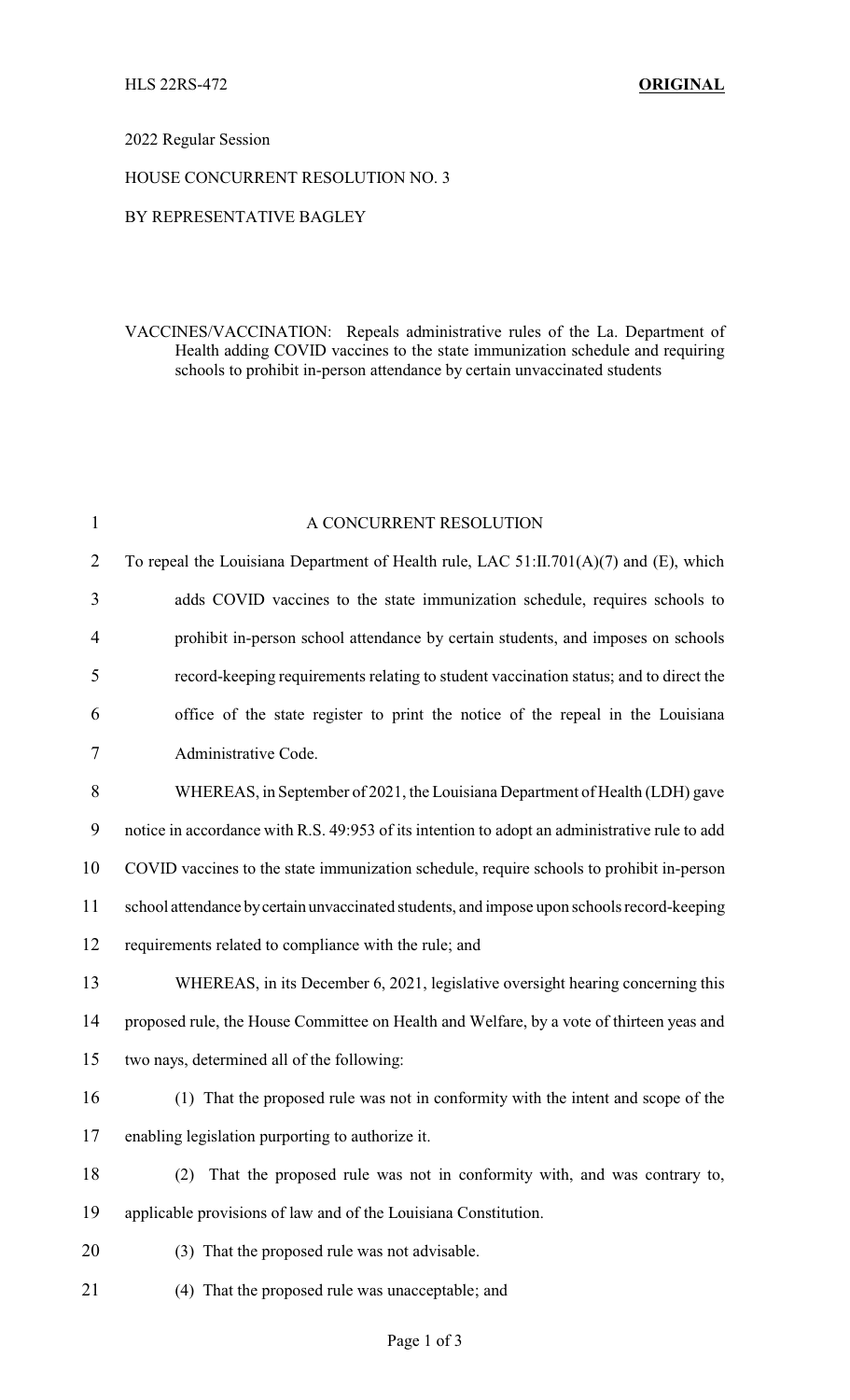# **HLS 22RS-472**

| $\mathbf{1}$     | WHEREAS, in rejecting the proposed rule, the House Committee on Health and                     |
|------------------|------------------------------------------------------------------------------------------------|
| $\overline{2}$   | Welfare specifically found that by proposing to place upon schools requirements for            |
| $\mathfrak{Z}$   | enforcing the rule and for keeping records to document students' vaccination status, the       |
| 4                | proposed rule failed to conform with the intent and scope of state law providing for the       |
| 5                | powers and duties of LDH; and                                                                  |
| 6                | WHEREAS, through witness testimony in its December 6, 2021, oversight hearing,                 |
| 7                | the House Committee on Health and Welfare discovered that LDH did not consult with local       |
| $8\,$            | school boards, the State Board of Elementary and Secondary Education, or the Louisiana         |
| $\boldsymbol{9}$ | Department of Education in preparing the proposed rule; and                                    |
| 10               | WHEREAS, the legislature, the State Board of Elementary and Secondary Education,               |
| 11               | and the Louisiana Department of Education have the exclusive authority to set state policy     |
| 12               | on education and school administration; and                                                    |
| 13               | WHEREAS, though the LDH-proposed rule imposing a COVID vaccine mandate for                     |
| 14               | schools constitutes an unlawful intrusion by the state health agency into policy on school     |
| 15               | administration, the governor forced the rule into effect by exercising the power conferred     |
| 16               | by R.S. 49:968(G) and disapproving the legislative action taken to reject the rule; and        |
| 17               | WHEREAS, the provisions of R.S. 49:969 authorize the legislature, by concurrent                |
| 18               | resolution, to suspend, amend, or repeal any rule or regulation adopted by a state department, |
| 19               | agency, board, or commission.                                                                  |
| 20               | THEREFORE, BE IT RESOLVED by the Legislature of Louisiana that LAC                             |
| 21               | $51:II.701(A)(7)$ and (E) are hereby repealed in their entirety.                               |
| 22               | BE IT FURTHER RESOLVED that a copy of this Resolution be transmitted to the                    |
| 23               | office of the state register, the secretary of the Louisiana Department of Health, and the     |
| 24               | governor.                                                                                      |
| 25               | BE IT FURTHER RESOLVED that the office of the state register is hereby directed                |
| 26               | to have the notice of the repeal of LAC 51:II.701 printed and incorporated into the Louisiana  |
| 27               | Administrative Code.                                                                           |